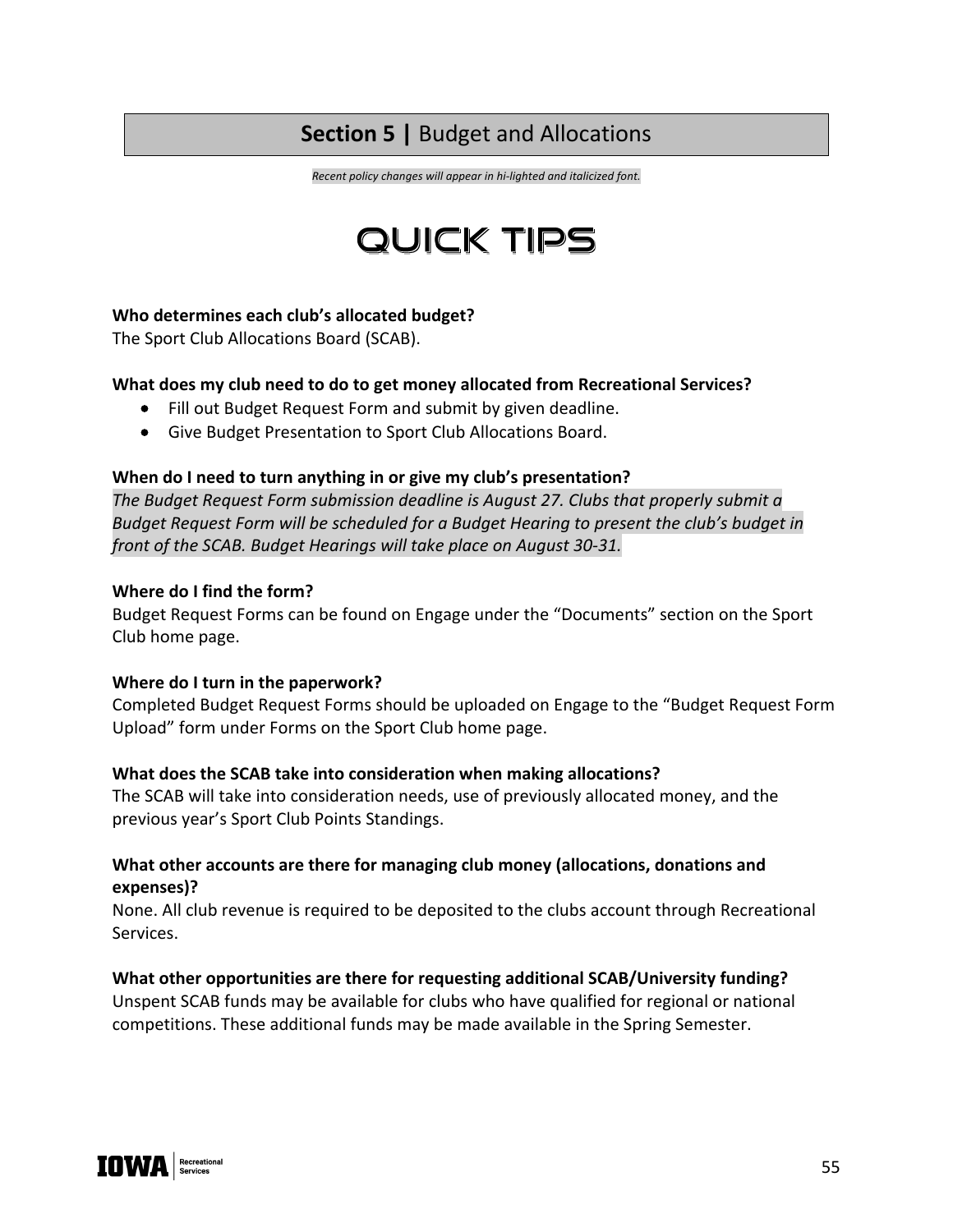# **Budget & Allocations |** Definitions

#### **Sport Club Allocations Board (SCAB)**

- a. Each spring semester, elections are held within the SCP to vote in five individuals, two of which will be the SCAC Chairperson and Vice Chairperson, to the Sport Club Allocations Board (SCAB).
- b. This committee will meet for budget hearings at a to be determined time by the Sport Programs Office. During this time, the SCAB will listen to each club that has submitted a budget request form give a budget request presentation. After hearing every budget request, this committee will determine how to allocate money for every Sport Club based on the budget request hearings. The budget hearings and budget deliberations will be open to anyone who would like to attend.
- c. This committee will also look at additional requests in the spring semester based on any additional available funding.

#### **Requirements for the student members of the Sport Club Allocations Board (SCAB)**

- a. Student must be returning for the fall semester with plans to be enrolled in spring.
- b. Student must be able to attend all budget hearings and deliberations.
- c. Only one student per club can run for election and only one student per club can be on the board.
- d. Maintain good standing with the SCP and the University as a club member throughout term.

#### **Election**

- a. Will be held annually at the April SCAC meeting.
- b. Five students will be elected to the committee, two of which will be the SCAC Chairperson and Vice Chairperson.
- c. One non-voting ex-officio member will also be elected to the committee. The exofficio member can speak, but is not allowed to vote in the deliberations.
- d. There will also be an alternate selected in case committee members leave the committee.
- e. The ex-officio member would replace the first member who leaves. The first alternate would replace the second member who leaves.
- f. In the event three or more original committee members leave the committee, an election for a replacement will be held at the next scheduled SCAC meeting.
- g. The election will be by secret ballot. There will be a list of names provided to the voting representatives and they will check off those they want to vote for.
- h. Each person who wants to run for a position will have the opportunity to make a brief speech to the SCAC, making a case for him or herself.

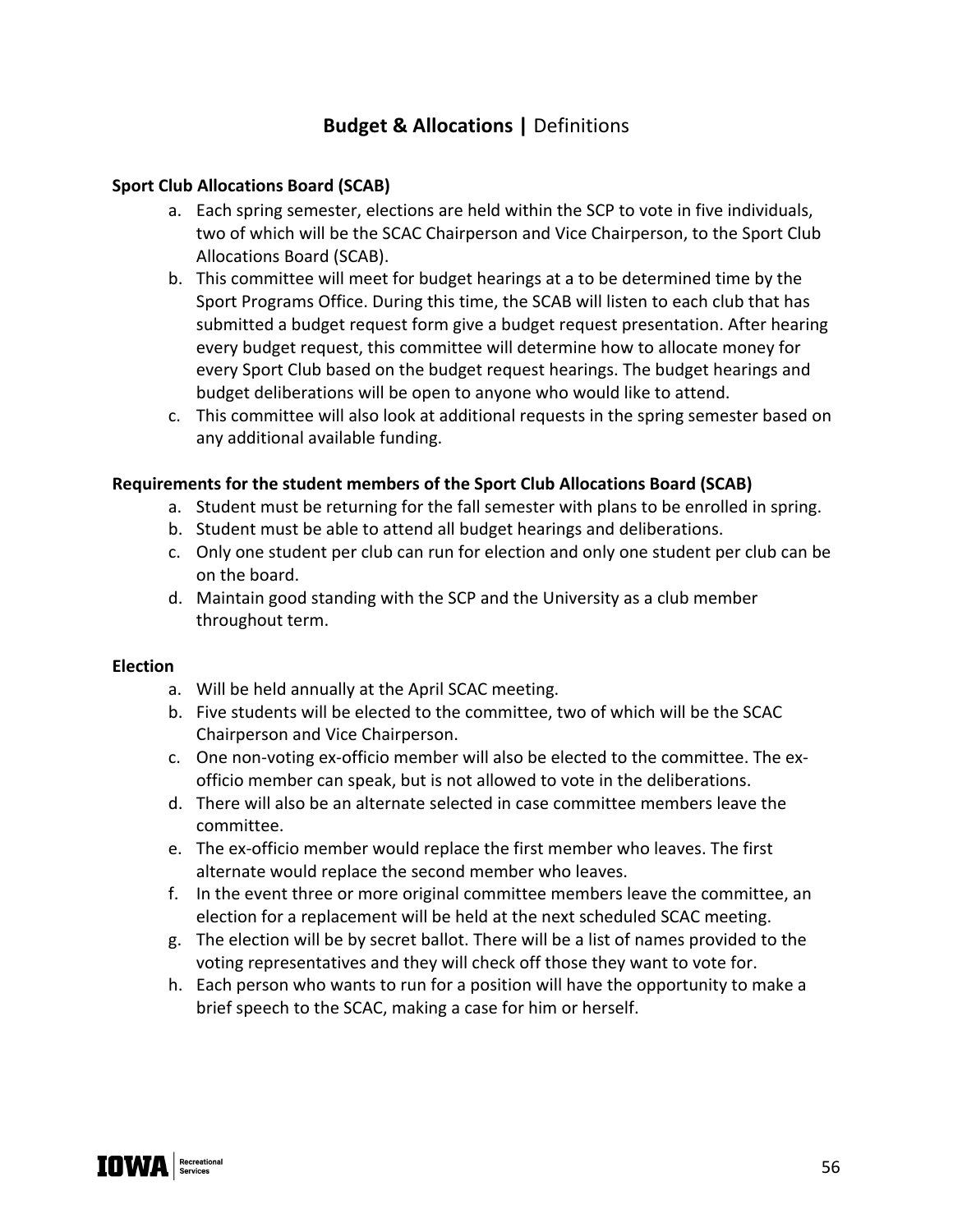# **Budget & Allocations |** Budget and Funding Requests

#### **Sport Club Allocations Board Budget Requests**

A club that wishes to be funded through SCAB must be a Recognized Student Organization (RSO) and must be accepted to, and active with, the SCP for an entire semester before any funds will be allocated. "Active" is defined as attending the SCAC meetings and following SCP policies and procedures. Budget hearings are held at the beginning of the fall semester.

**Budget Request Forms** are due *August 27* and serve to outline the expenses that a club anticipates for the year. An attached explanation may accompany the request form to show the specific breakdown of how the club is going to use the funds they are requesting (i.e. item, quantity, and cost).

#### **Sport Club Allocations Board Budget Hearings & Deliberations**

The Budget Hearings are held in the fall semester to determine budget allocations for each club. Clubs present their budget to the SCAB. The SCAB will hear each club's budget presentation and then meet to deliberate on how much to fund each club for the entire year. The SCAB will determine how much to fund each club based on the previous year's point standings, the effectiveness of each club's presentation, the previous year's performance, and by each club's needs for each particular year.

The Sport Club Allocations Board also meets to review member organization requests for additional funding, when such funds are made available through End-of-the-Year Reallocation.

### **SCAB Allocated Budget**

Once the SCAB has finished the allocation process, each club awarded allocation money has the given amount to spend on club needs, pending recognition as an RSO and being in good status with the SCP. It is the responsibility of each club to keep track of that club's expenditures throughout the year and keep an accurate balance of what funds are left in this account.

### **Deadline for Spending Allocated Budget**

All clubs must spend or submit an expense request form by *March 23*. Unspent funds are swept into the general Sport Club Program account for reallocation. Clubs can submit a funding request to the Sport Club Allocations Board by *March 23* to receive funding from SCP reallocations.

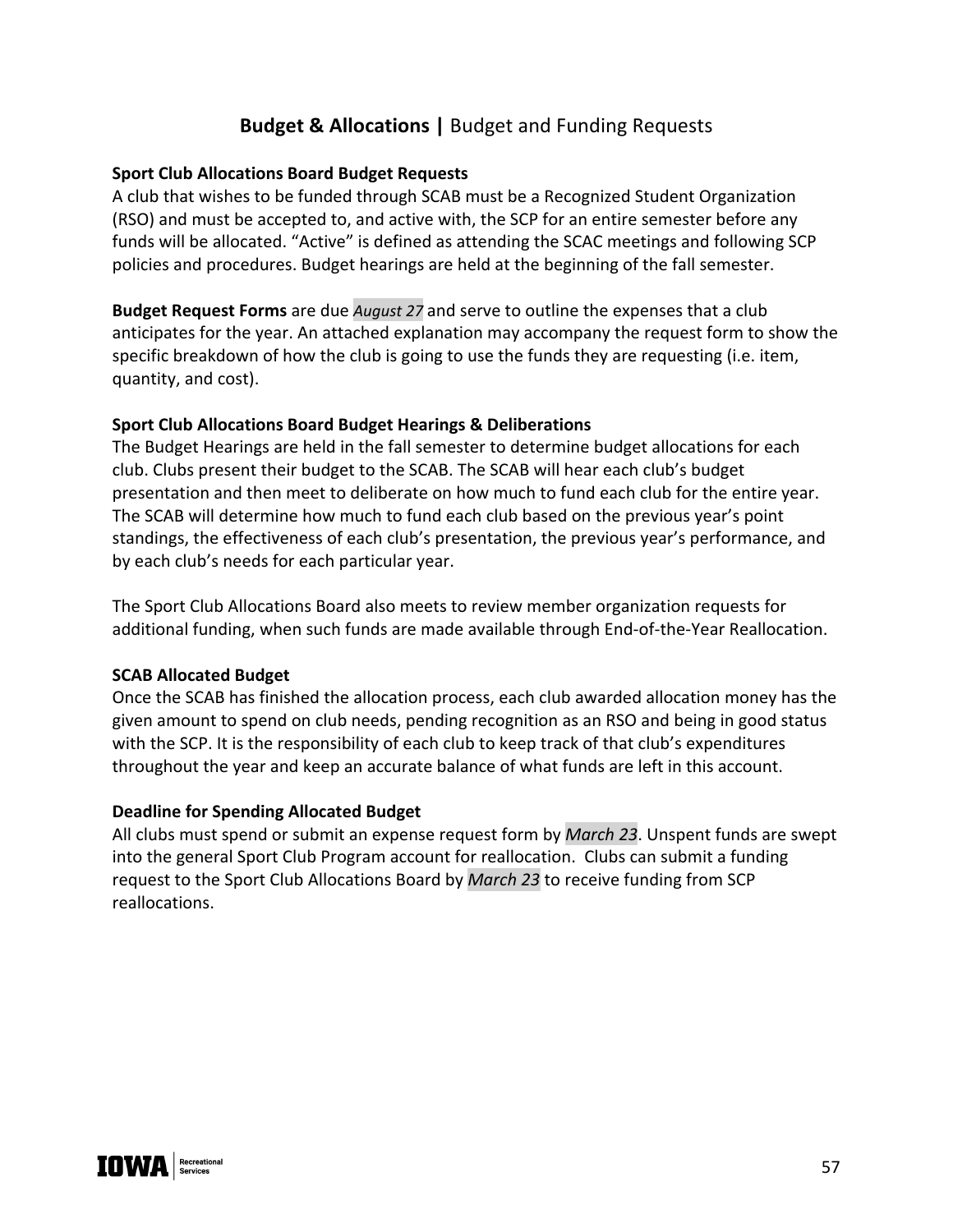# **Budget & Allocations |** How to Complete the Budget / Funding Request Process

#### **How do I fill out the Budget Request Form properly?**

A Budget Request Form can be obtained by visiting the Sport Clubs home page on Engage and looking under **Documents**. Download the form, complete it in its entirety, and upload the form to Engage by going to the Sport Clubs home page on Engage, clicking **Forms** and **Budget Request Form Upload**. When filling out a Budget Request Form properly, particular fields must be completed before submission. One purpose of the form is to allow clubs to think critically about their club's budget for the year to make sure they are being financially responsible and planning ahead. The second purpose of the form is to provide a snapshot of the club's budget to the SCAB. Provided below are overviews of the different categories and why they are needed.

#### **Club Name**

Make sure to include your sport club's name.

**Date of Request**  Put the date on which you are completing the form.

**President's Name**  Put the Club President's name.

#### **Treasurer's Name**

Put the Club Treasurer's name.

#### **BUDGET CATEGORIES**

**For all categories, if you need to add additional lines, please do so by right clicking on the row number on the far left and clicking "Insert".**

#### **Personnel Payment**

Include a breakdown of how much you plan to pay to coaches/instructors and officials for any tournaments/matches/competitions that you will host this year.

#### **Transportation**

Sport Clubs are required to travel for competition. Include estimated costs that will be spent on paying for gas for trips, renting vehicles from fleet services, or for airfare to national competitions.

#### **Hotel Rooms**

Include estimated costs for hotel rooms for different trips the club plans to take for the year.

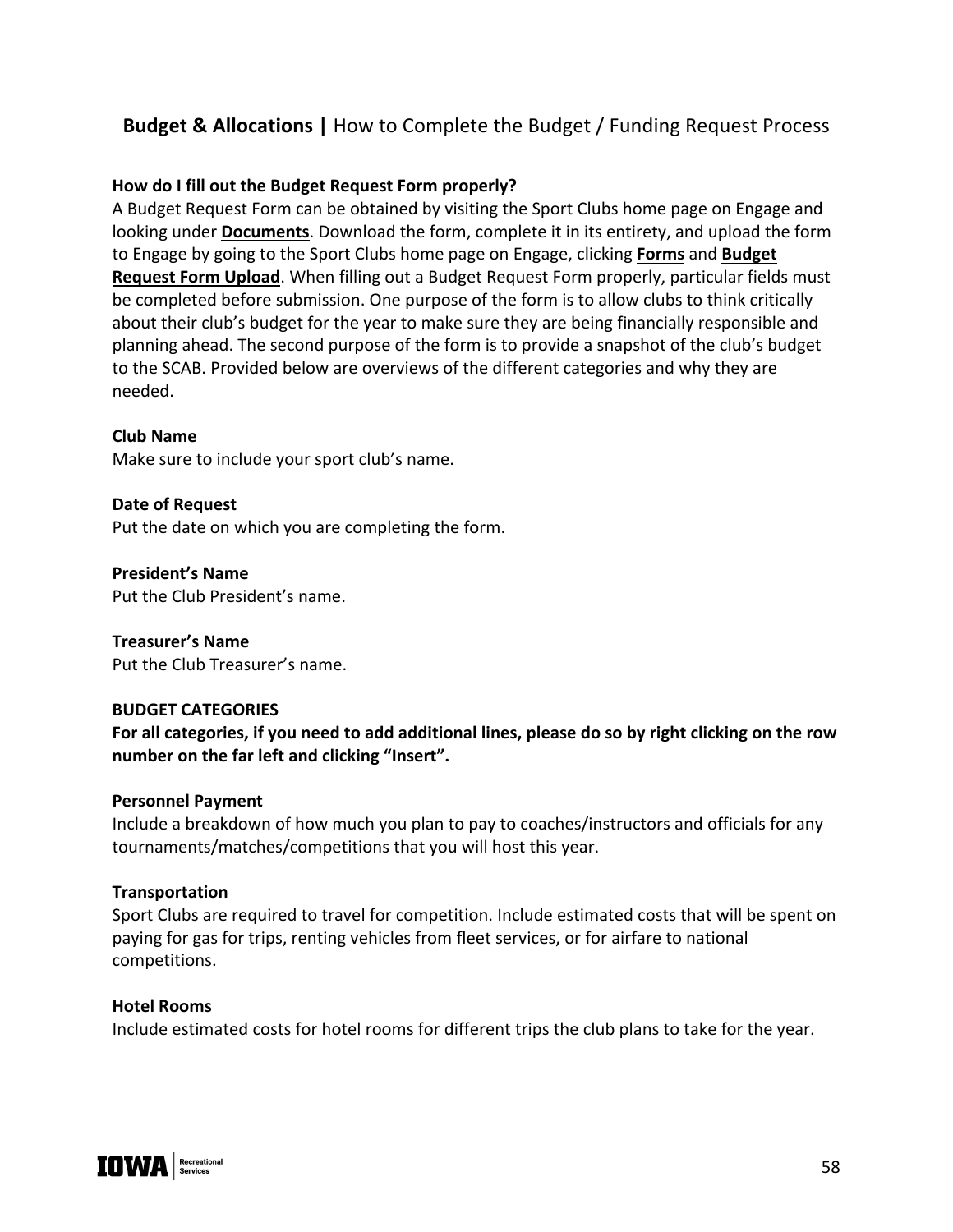#### **Equipment**

Sport Clubs are always in need of equipment for their sport. Include an estimate of what equipment will be needed in the upcoming year, and the associated costs.

#### **Facility Rentals**

If your club rents facilities for practices or to host games/matches, include the estimated number of costs for those rentals.

#### **Affiliation Dues**

If you are required to pay membership dues in a governing body or organization, include those costs here.

#### **Workshops and Clinics**

Your club may attend workshops and clinics throughout the year. Include estimated costs for those in this section.

#### **Miscellaneous**

If there are any costs that your club will incur that do not fall within these categories, include brief descriptions and costs here.

#### **Total Projected Expenses**

The formula in this cell should automatically total the amounts you have entered in all the categories above.

#### **Income**

Clubs are required to collect member dues and are encouraged to fundraise. Please include how much you estimate your club will receive in income from these two methods. Include each fundraising activity as a separate line.

#### **Total Projected Income**

The formula in this cell should automatically total the amounts you have entered in the income categories above.

### **Total Request for Allocated Funds**

Include the amount your club would like to request from the SCAB. This amount cannot be more than your expenses minus your income.

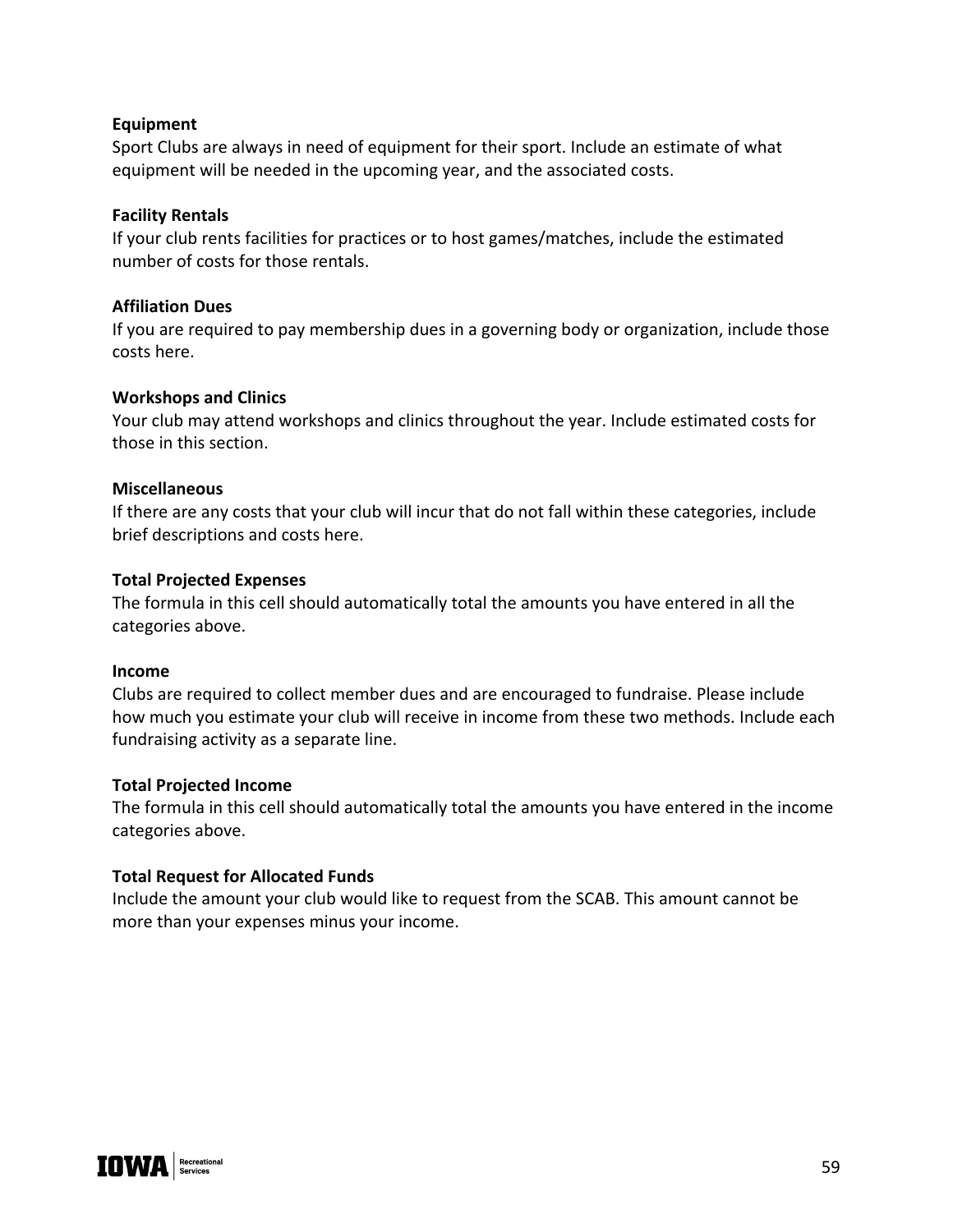**Example of a Properly Completed Budget Request Form**

#### IOW. **SPORT CLUB BUDGET REQUEST FORM Services** Club Name: **Rock Climbing** Date of Request: 8/20/21 President's Name: **Jane Doe Treasurer's Name:** Jessica Jones Provide a detailed description of your clubs projected expenses for the 2021-2022 academic year: **Item Detail Expense Category** Cost Coach/Instructor Fall Semester \$ 500.00 **Personnel Payment** Coach/Instructor Spring Semester \$ 500.00 (Coach's/Instructors/Officials/ Trainers/Lifeguards) Gas for Trip to Iowa State Competition \$ 100.00 Transportation **Gas for Trip to Marshall Competition** \$ 300.00 (Gas, Vehicle Rentals, Flights) Gas for Trip to Oklahoma State Competition \$ 500.00 2 Hotel Rooms x 1 Night in Ames \$ 200.00 **Hotel Rooms** 2 Hotel Rooms x 2 Nights in Huntington 400.00 \$ (Trips and Estimated Costs) 400.00 2 Hotel Rooms x 2 Nights in Stillwater \$ **Helmets** \$ 100.00 Equipment Chalk \$ 75.00 (Pieces of Equipment and Cost) Rock Wall at CRWC x 2 nights/week - Fall Semester \$ 1,000.00 **Facility Rentals** 1,000.00 Rock Wall at CRWC x 2 nights/week - Spring Semester \$ (# of Reservations and Cost) National Rock Climbing Association Membership \$ 1,500.00 **Affiliation Dues** (Conferences, Regional/National)  $N/A$ \$ ۰ **Workshops & Clinics** Awards for Hosting Rock Climbing Competition \$ 500.00 Miscellaneous Registration Fees for Iowa State Competition 100.00 \$ (Items Outside of Categories) Registration Fees for Marshall Competition \$ 100.00 Registration Fees for Oklahoma State Competition \$. 100.00 \$ 7,375.00 **Total Projected Expenses:**

|                                          | <b>Total Projected Income:</b>                       | 2,500.00 |
|------------------------------------------|------------------------------------------------------|----------|
| Income<br>(Dues Collection, Fundraising) | Entry Fees from Rock Climbing Competition            | 1,000.00 |
|                                          | Spring Semester Member Dues - 15 members - \$50/each | 750.00   |
|                                          | Fall Semester Member Dues - 15 members - \$50/each   | 750.00   |

**Total Request for Allocated Funds:** 

4,000.00

\$

Recreational

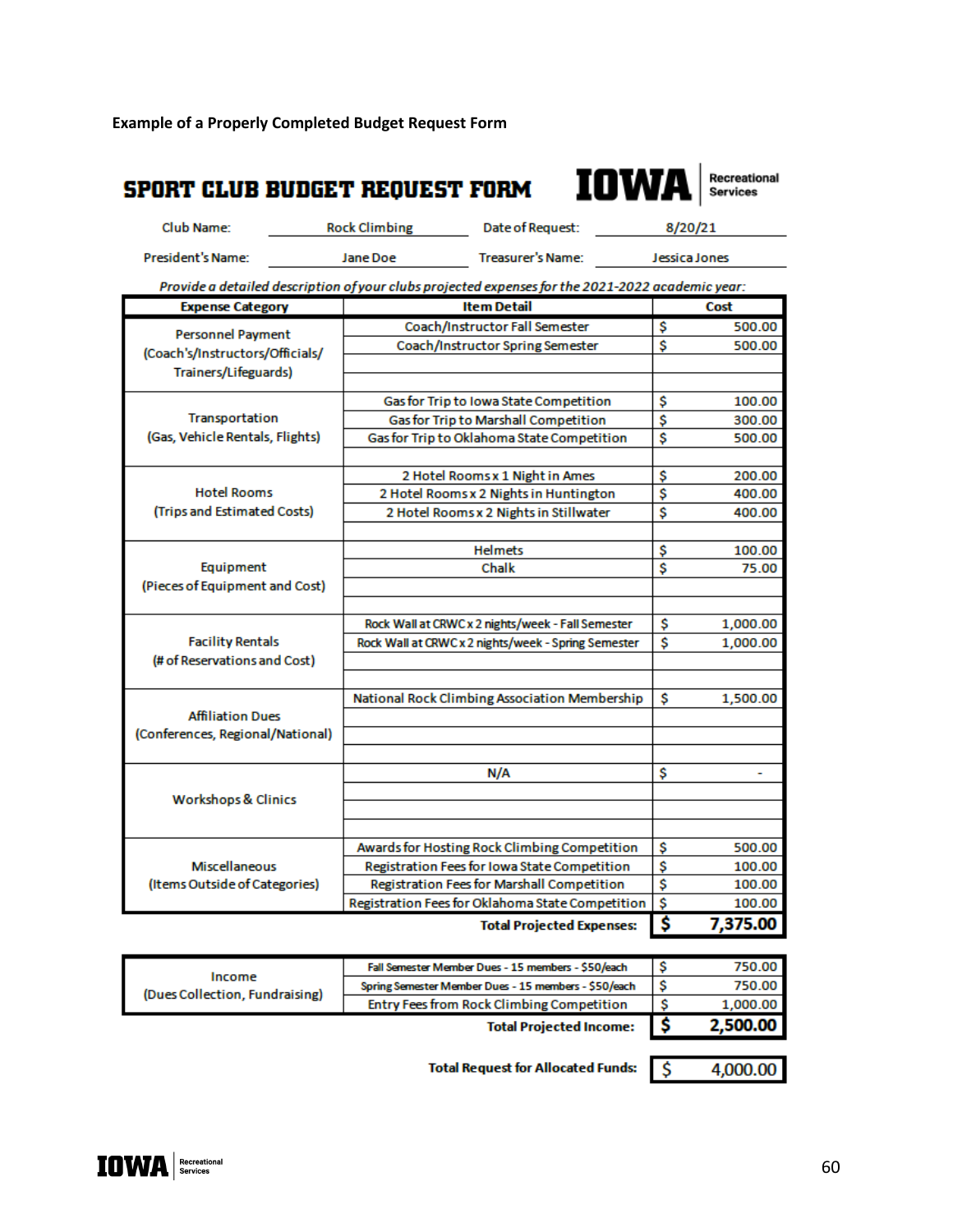# **Budget & Allocations |** Fundraising and Accounting

#### **SCP End-of-the-Year Reallocations**

Additionally, the Sport Club Program sweeps all unspent allocated budget funds each Spring and makes these funds available to active organizations for reallocation. Clubs can submit a funding request to the Sport Club Allocations Board during the Spring to receive funding from SCP sweepings. The due dates and request procedures are announced at prior SCAC meetings.

#### **Depositing Funds into Sport Club Account**

Deposits must be made in-person at the Field House Member Services counter. It is encouraged to submit deposits on the same day that they are received to prevent loss. Member Services will complete the deposit transaction and then hand you a receipt for your records.

Once you have a receipt, submit it to your club's Assistant Director noting what the deposits were for, and the amounts. This will ensure accurate record keeping on your club's account ledger, should questions arise later.

#### **Dues**

It is required that all Sport Clubs charge their members' dues at least \$50 per semester (average). Dues should cover the costs of running the club successfully including travel, equipment, operational costs, uniforms, etc. The dues amount should be reconsidered each year in development of the club's financial plan. Every member in a club must pay the same amount in dues.

Dues can be paid through check, cash or U-Bill.

#### **U-Bill Dues Payments**

Club members can pay their dues via U-Bill. In order to do so, the club Treasurer must collect a U-Bill Dues Form from the club member wishing to pay their dues via U-Bill. Completed forms must be legible and submitted to the club's Assistant Director. If there are multiple club members wishing to pay dues via U-Bill, all forms should be submitted to the Assistant Director at the same time.

#### **Fundraisers**

Fundraising by Sport Clubs is actively encouraged to add additional funds to the club account. All fundraised monies must be put into the Sport Club's University account. Should a club need a W-9 or Tax ID number, this can be found online through a search for the University's tax information which is public record. However, Sport Clubs do not fall under the University's nonprofit status which means fundraisers/donations are not tax-deductible.

### **Cash Box for Fundraisers/Events**

Cash Boxes can be rented from the Student Organization Business Office (SOBO) for fundraising events where you will be collecting cash and/or making change. If you wish to rent a cash box, contact your Assistant Director.

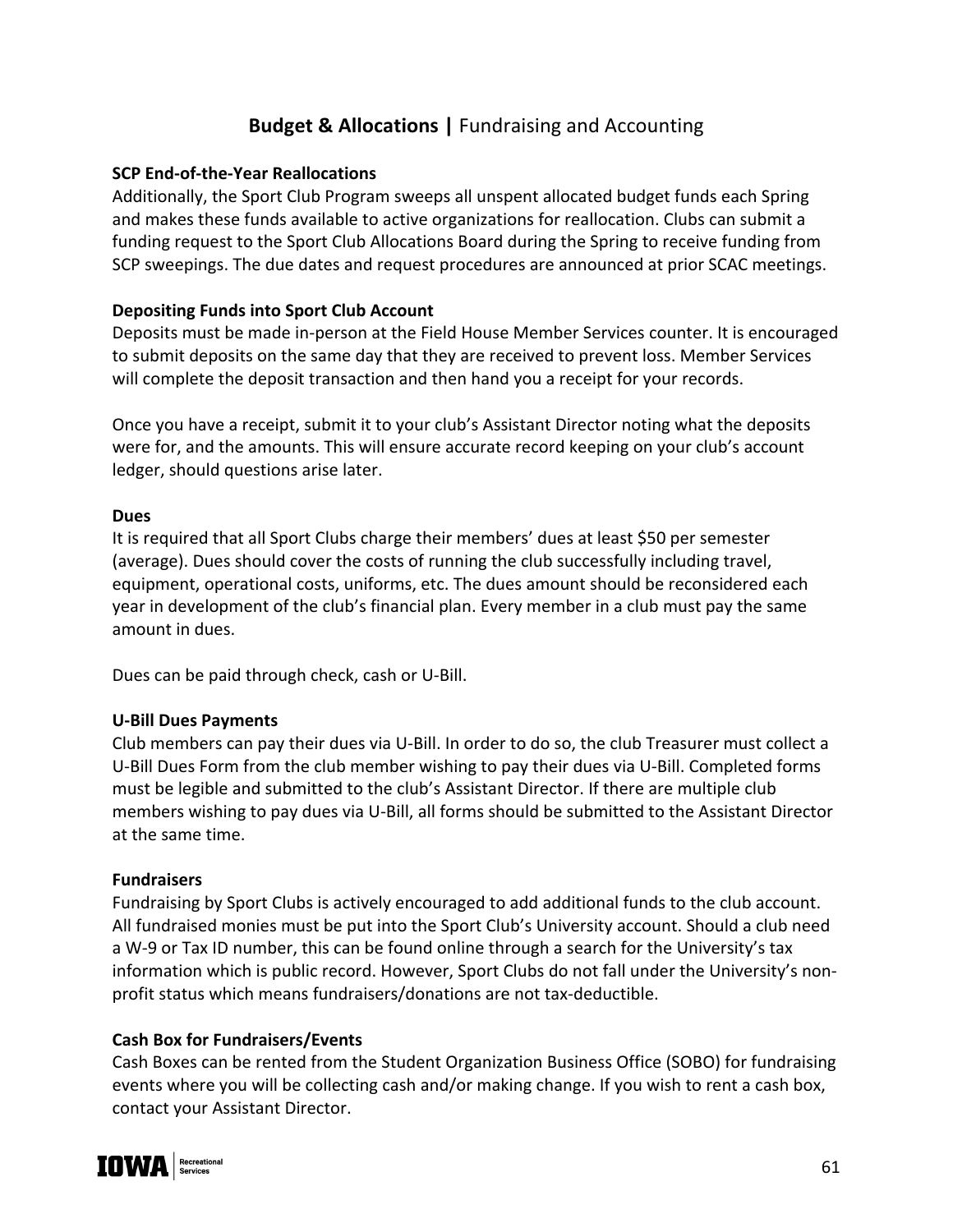## **Budget & Allocations |** Fundraising and Accounting

#### **How to Process U-Bill Payments**

- 1. Print the U-Bill Dues form located under **Documents** on the Sport Club home page on Engage. A separate form is required for each club member who wishes to pay using this method.
- 2. Have each member complete the form and sign the form.
- 3. Submit all the physical copies of the U-Bill Dues Forms to your assigned Assistant Director.

#### **Example of a Properly Completed U-Bill Dues Form:**



#### UNIVERSITY OF IOWA SPORT CLUB U-BILL DUES FORM

Handwriting must be legible. If completed information cannot be read, the form will not be processed.

| Club Name: Rock CLIMBING                                                                                                                    |                             |  |  |  |
|---------------------------------------------------------------------------------------------------------------------------------------------|-----------------------------|--|--|--|
| Total Dollar Amount to be Charged for Dues: \$200.00                                                                                        |                             |  |  |  |
| U-Bill Information:                                                                                                                         |                             |  |  |  |
| Full Name on Iowa One Card: CARRIE A. CARD                                                                                                  |                             |  |  |  |
| UI ID Number: 01234567                                                                                                                      | (include all leading zeros) |  |  |  |
| By signing this form, I agree to pay membership dues in the amount of $\mathcal S$ 200.000 to be charged<br>to my University of Iowa U-Bill |                             |  |  |  |
| Printed Name: CARRIE CARD                                                                                                                   |                             |  |  |  |
| Signature: Carrie                                                                                                                           | Date:                       |  |  |  |

#### This form will not be accepted if:

- Information is not legible.
- The form is not entirely and properly completed.
- 90 or more days have passed since the person being charged has signed.